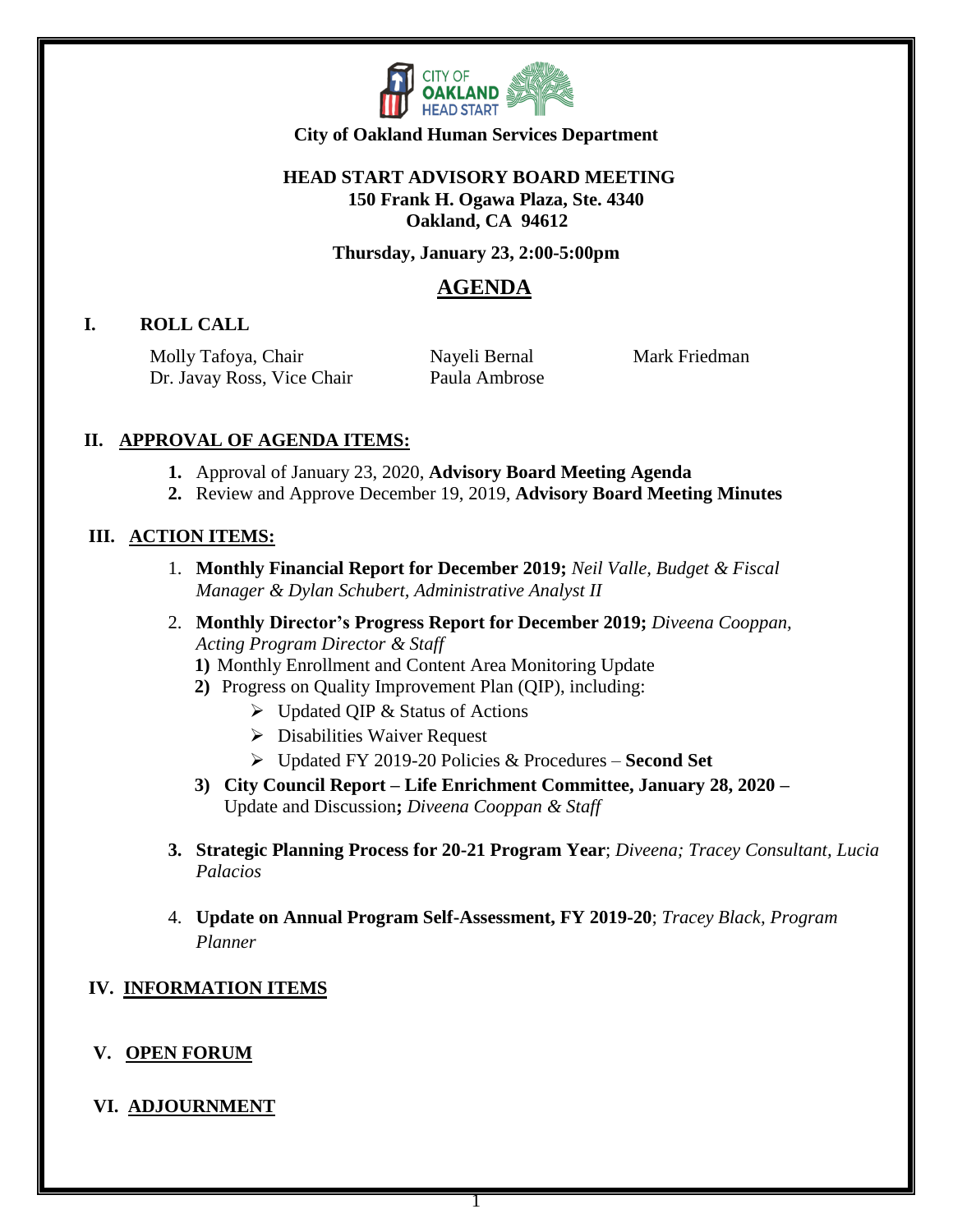

### **HEAD START ADVISORY BOARD MEETING 150 Frank H Ogawa Plaza, Ste. 5352 Oakland, CA 94612**

### **Thursday, December 19, 2019; 3:00-5:00 pm**

## **ADVISORY BOARD MEETING MINUTES**

### **Advisory Board Members Present:**

Molly Tafoya, *Chair* Paula Ambrose Nayeli Bernal

### **Staff Present:**

 Diveena Cooppan, *Acting Program Director* Tracey Black, *Head Start/HHS Planner* Mona Barra-Gibson, *Chief of Staff to Councilman Loren Taylor* Loren Taylor*, Councilman* Cindy King, *HSD/HHS Planner* Sarah Trist*, Head Start/HHS Planner* Dylan Schubert, *Admin Analyst II* Neil Valle, *Budget & Fiscal Manager*

#### **Guests:**

Priya Jagannathan, Program Manager, *Oakland Starting Smart and Strong*

## **I. ROLL CALL**

**THE CALL**<br>The Head Start Advisory Board meeting was called to order at 3:09 pm by Chairperson Molly Tafoya and roll was taken; three (3) Board Members were in attendance. A quorum was established.

## **II. APPROVAL OF AGENDA ITEMS:**

## **1. Approval of December 19, 2019 Advisory Board Meeting Agenda**

Chairperson Molly Tafoya called for a motion to approve the December 19<sup>th</sup> Advisory Board Meeting Agenda.

Paula Ambrose made a motion to approve the Advisory Board Agenda for December 19<sup>th</sup>; Nayeli Bernal seconded the motion. Motion carried. (3)-ayes, (0)-nays, (0)-abstentions.

#### **2. The Board reviewed the November 21, 2019 Summary of Discussion**

#### **3. Approval of December 4, 2019 Special Advisory Board Meeting Minutes**

 Chairperson Molly Tafoya called for a motion to approve the December 4 Special Advisory Board Meeting Minutes.

 Nayeli Bernal made a motion to approve the Meeting Minutes from the Special Advisory Board Meeting, December 4<sup>th</sup>; Paula Ambrose seconded the motion. Motion carried. (3)-ayes, (0)-nays, (0)abstentions

## **III. Introduction of New Team Members:**

Diveena Cooppan introduced new team members Cindy King (Planner) and Sarah Trist (Planner). Cindy and Sarah gave brief descriptions on their prior experience.

Cindy King is a planner for the Human Services Department and will be supporting the Child Plus improvements and the ERSEA file audits. Sarah Trist is a Head Start Planner who comes with a Health and Nutrition background. Both Cindy and Sarah have strong data and monitoring backgrounds.

Diveena Cooppan introduced Priya Jagannathan, Manager of Oakland Smart and Strong. Priya is interested in potentially serving on the Advisory Board and attended this meeting as an observer.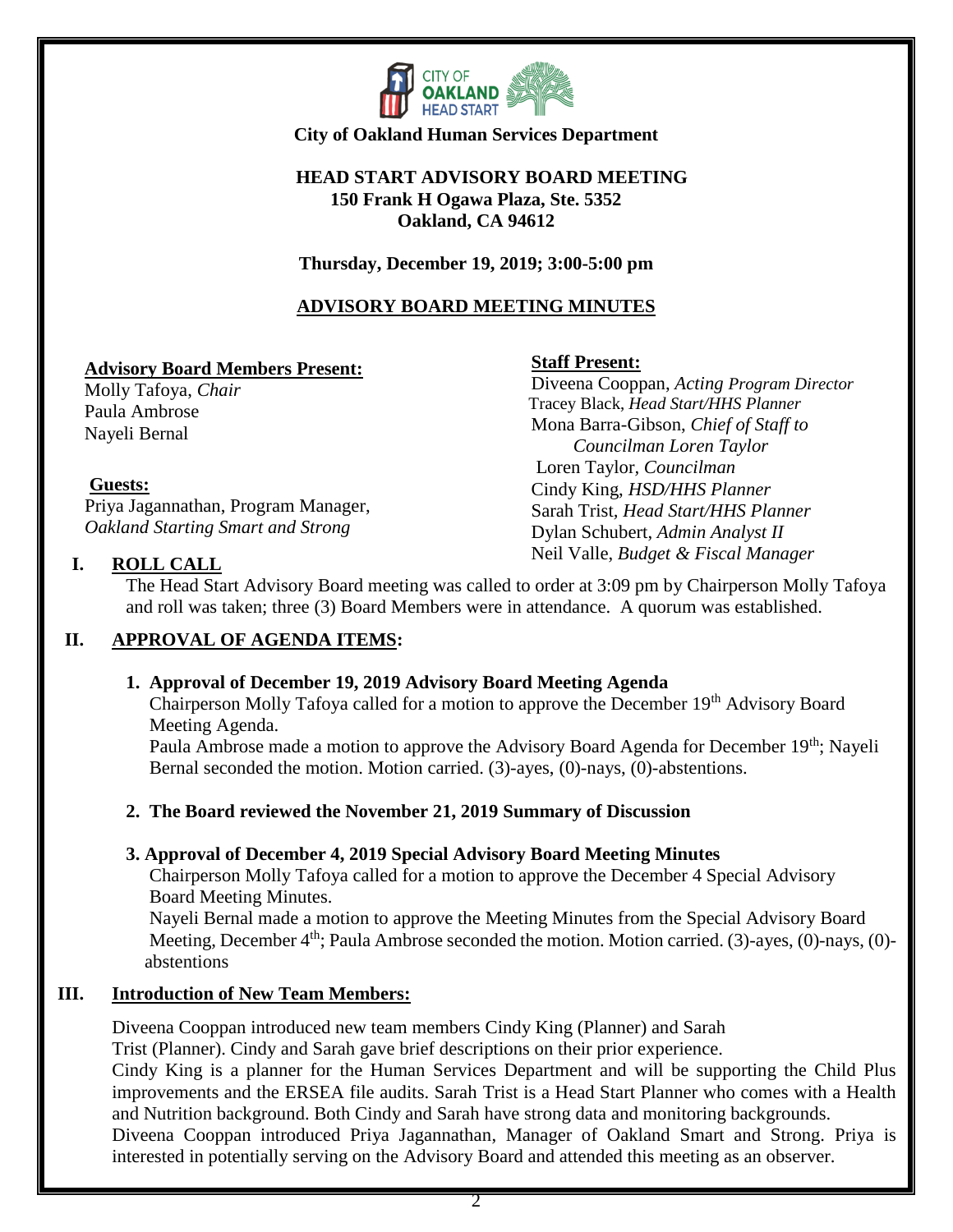

## **IV. ACTION ITEMS:**

### **1. Monthly Director's Progress Report for November 2019:**

Diveena Cooppan**,** *Acting Program Director & Staff*

#### **a. Enrollment Update:**

November is the final month for the probationary under-enrollment plan for the previous year. We are on target at 98%. There will be a call with the Regional Office on Monday, December  $23<sup>rd</sup>$ , to give the enrollment report and answer any final questions.

### **V. Quality Improvement Plan (QIP) Update:**

The program received an onsite visit from our Region 9 Technical and Training Assistance (T/TA) team on December  $10<sup>th</sup>$  and  $11<sup>th</sup>$ . A specialist on ERSEA - Eligibility and Enrollment, presented on the second day. The Region 9 T/TA specialists reviewed all areas worked on by the team and provided suggestions and answered questions. Each of our Content Area Coordinators presented to the TT/A team. The Region 9 T/TA team noted improvements in the grantee team's ability to respond to questions. The QIP deadline has been extended to February  $24<sup>th</sup>$ , while February 7<sup>th</sup> is our internal target date for having the QIP completed. There will be a 2-week period for documentation, preparation and mock reviews.

The "settings" function in the Child Plus database have been identified as the cause of the major Problems with data monitoring within the system. We have received intensive technical support from Child Plus to help with correcting the system. Administrative control in Child Plus is now being centralized. The Delegate's Child Plus database system is also being brought into alignment with the grantee's system. Excel spreadsheets will be used to provide data until the systems can be fixed. We are looking at January  $6<sup>th</sup>$  to have Immunizations and Medical, Dental Home & Health Insurance corrected in the system. Spreadsheets will be used until after a few good cycles of data is achieved. t

**Staff Qualifications** is the next priority after Immunizations and Medical, Dental Home & Insurance. <sup>-</sup>

**ERSEA - Income Eligibility** – (need 12 months of income statements or current Income Tax Returns). Our ERSEA Coordinator will be the final approver of all new HS and EHS enrollees. The Regional Office has asked us to review the income eligibility documentation of every child who has returned to the program, in addition to those enrolled since the 9/12 findings, and with proper notification to families, make corrections, as necessary. The Board emphasized the importance of managing the concerns and fears of parents around the collection of income eligibility information with great sensitivity. Family Advocates will have individualized, one-onone meetings with the families, to carefully communicate the income eligibility review and collect updated documentation, where needed. Our goal is the have the Delegate's file audit completed by Jan 3<sup>rd</sup>.

**Disabilities Services** –Ten per cent (10%) of total funded enrollment is to be awarded to children with disabilities (children must have IEPs or IFSPs completed by the Regional Center of the East Bay or Oakland Unified School District (OUSD) Center for Children with Exceptional Needs). As of now, the program is currently serving 8.2% of children with an IEP or IFSP. We will be submitting our Disabilities Waiver Request by the end of December.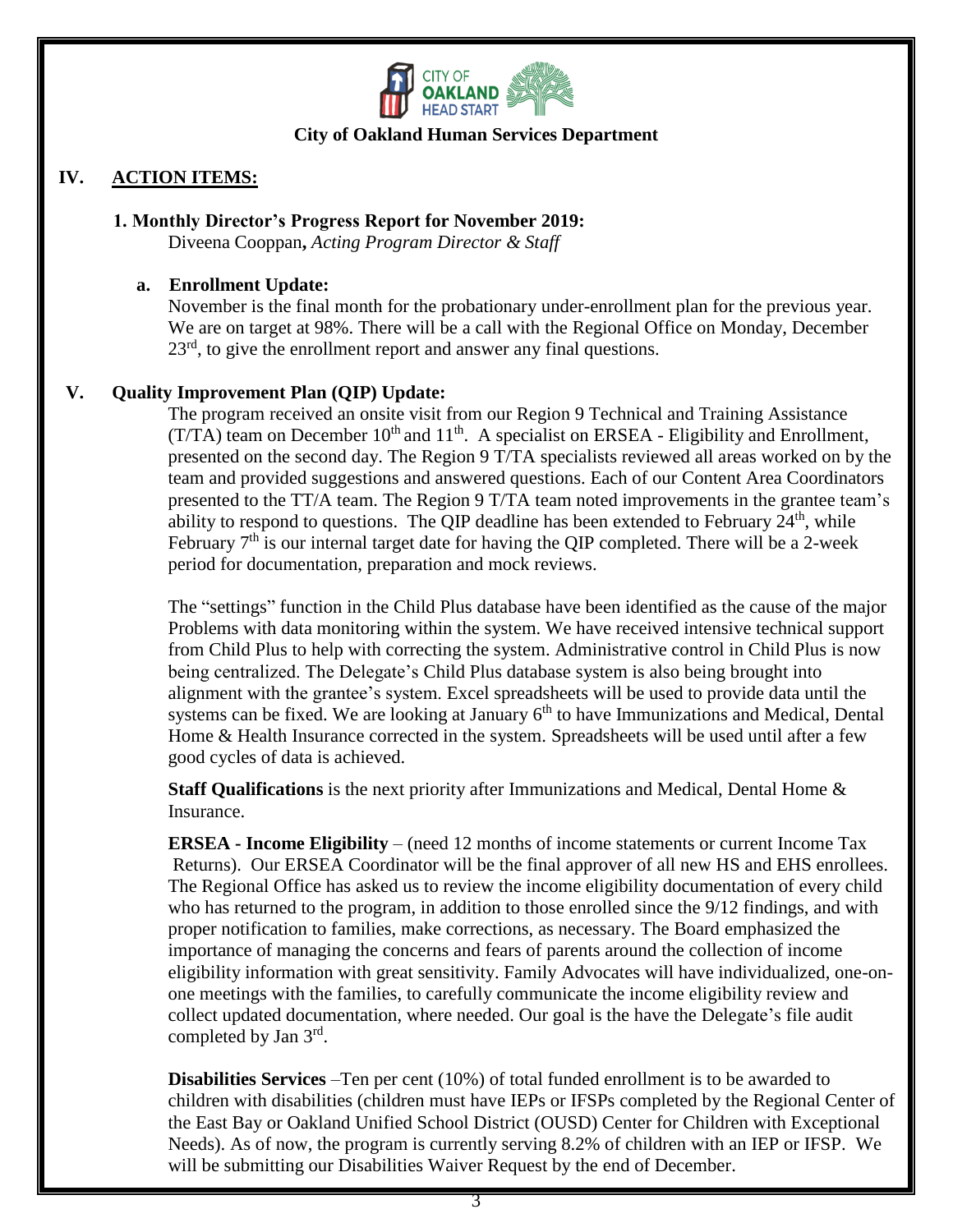

**Health and Nutrition** – As with all content areas, the policies and procedures for Health and Nutrition, are being modified to include the specific data collection and monitoring processes.

#### **3. FY 2019-20 Policies & Procedures Update:**

#### **a. ERSEA - Selection**

Update: One universal waiting list (instead of two) and using December  $2<sup>nd</sup>$  Kindergarten cutoff for age (to be aligned with OUSD).

Chairperson Molly Tafoya called for a motion to approve the ERSEA - Selection Policy and Procedure. Paula Ambrose made a motion to approve; Nayeli Bernal seconded the motion. Motion carried. (3)-ayes, (0)-nays, (0)-abstentions.

#### **b. Health - Medical, Dental Home & Health Insurance**

Update: Now tracking as a medical requirement (instead of medical information)

30-day requirement (Family Advocates must follow up and document follow-up). Chairperson Molly Tafoya called for a motion to approve the Medical, Dental Home & Health Insurance Policy and Procedure. Paula Ambrose made a motion to approve; Nayeli Bernal seconded the motion. Motion carried. (3)-ayes, (0)-nays, (0)-abstentions.

#### **c. Health - Sensory Screenings (Vision & Hearing)**

Update: Merged policies into one single policy from two separate. Must be completed within 45 days of enrollment. Added the optics vision screener tool and the handheld Otoacoustic Emissions (OAE) tool. An exception was added: If the child has had a recent auditory exam or the parent does not wish for COO to screen their child, a screening will not be conducted.

Chairperson Molly Tafoya called for a motion to approve the Sensory Screenings (Vision & Hearing) Policy and Procedure. Nayeli Bernal made a motion to approve; Paula Ambrose seconded the motion. Motion carried. (3)-ayes, (0)-nays, (0)-abstentions.

#### **d. Health - Immunizations**

Update: Removed the "belief exemption" (following California's requirement)

- Only medical exemption (proof of "medical exemption" is required)
- Added requirement to ensure immunizations are up to date before child can enter the classroom (Homebased and Homeless services have exceptions)

Chairperson Molly Tafoya called for a motion to approve the Immunizations Policy and Procedure. Paula Ambrose made a motion to approve; Nayeli Bernal seconded the motion. Motion carried. (3)-ayes, (0)-nays, (0)-abstentions.

#### **e. Health - Medical Assessments/Exam Requirement**

Update: Levels of support- bus passes, ridesharing, language, transportation, Parent and medical office authorization (consent to release information)

Chairperson Molly Tafoya called for a motion to approve the Medical Assessments/ Exam Requirement Policy and Procedure.

Paula Ambrose made a motion to approve; Nayeli Bernal seconded the motion. Motion carried. (3)-ayes, (0)-nays, (0)-abstentions.